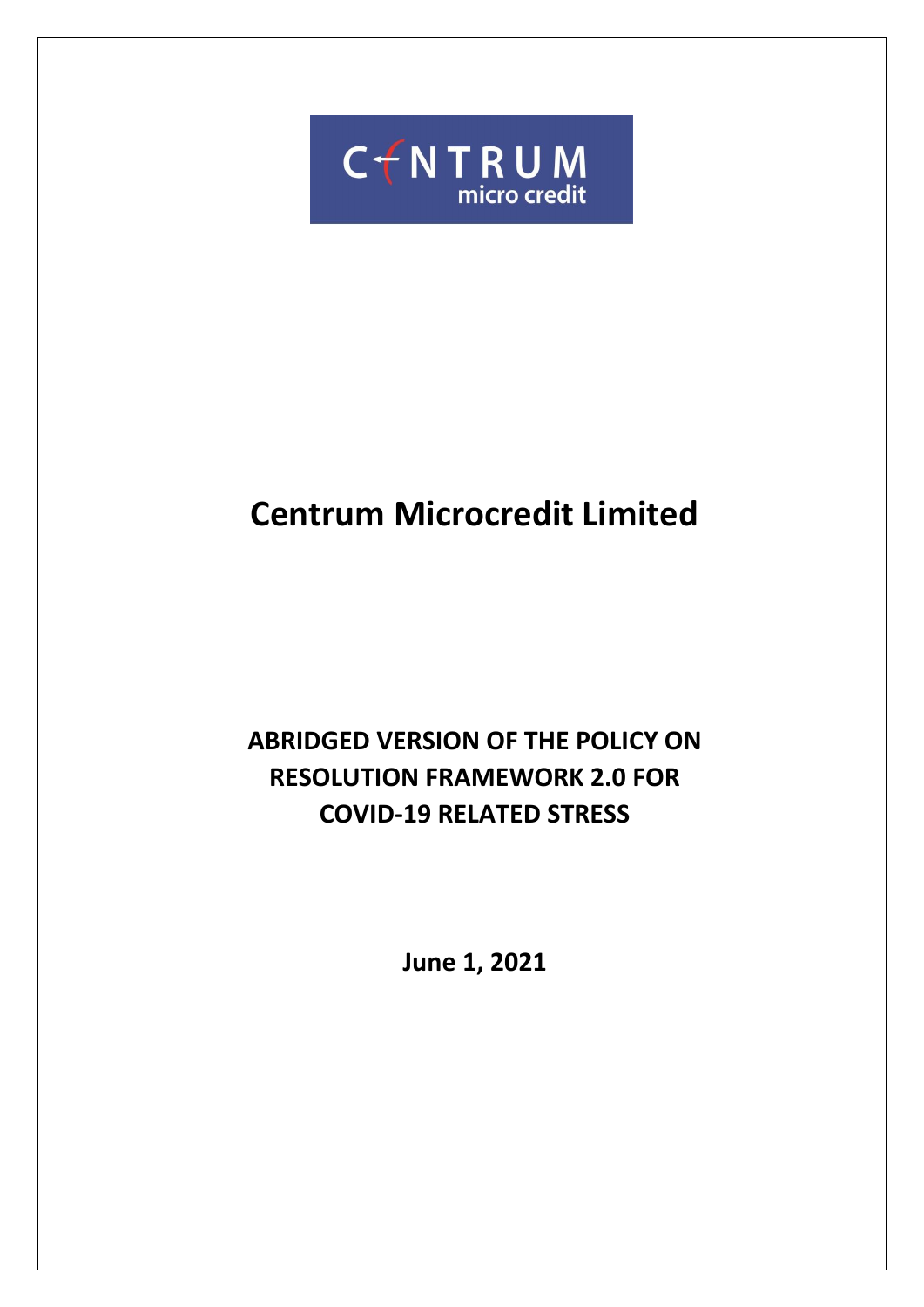#### **1. Introduction**

Considering the resurgence of COVID-19 pandemic and the resultant stress on borrowers, Reserve Bank of India (RBI) has issued a circular "DOR.STR.REC.11/3/21.04.048/2021-22" on "Resolution Framework 2.0- Resolution Framework for Covid-19- related Stress of Individuals and Small Businesses" on May 5, 2021.

#### **2. Objective and Applicability**

The Board of Directors of Centrum Microcredit Limited ("CML") have adopted this policy in compliance with the Resolution Framework of the RBI as detailed above to provide a window to Eligible Borrowers facing stress on account of COVID-19 pandemic by implementing a resolution plan in accordance with this Policy and the Resolution Framework. The Policy shall be effective from May 5, 2021, the date of issue of Resolution Framework 2.0.

All Managed loans may also be resolved as per this Policy, in consultation with the lending partner.

#### **3. Resolution Committee**

CML will constitute a Resolution Committee (RC) consisting of Chief Operating Officer, Finance Head, Risk Head and Operations Head to take all decisions to give effect to this policy. RC shall be authorised to implement the policy and invoke/ implement the Resolution Plan as per the guidance received from RBI/ SRO.

#### **4. Implementation Process**

#### **4.1 Eligible Borrower(s)**

Eligible borrower shall mean following borrowers:

i. Individuals who have availed of loans and advances for business purposes and to whom the lending institutions have aggregate exposure of not more than Rs.25 crore as on March 31, 2021

The eligible borrowers should also meet the following eligibility criteria:

- a) The borrower should be classified as Standard Assets as on March 31, 2021
- b) The borrower should not have availed resolution under Framework 1.0, subject to exemption as given in clause 4.2.f.viii below
- c) The Borrower is having stress on account of COVID-19

CML Resolution Committee (RC) would exercise its discretion in determining the eligibility of the borrowers based on the Resolution Framework.

#### **4.2 Due Diligence, Evaluation, Approval Process and Documentation**

- a) For JLG and MEL loans, upon receipt of request from eligible borrowers, the loan officers of the Company shall visit the customer, discuss the need for resolution/extension of time for repayment of loan/ temporary relief in repayment of dues and assess whether the customers are financially stressed or not
- b) The loan officers shall submit a recommendation to the branch manager confirming that the customers and their businesses have been assessed, found to be financially stressed; and are in need of a resolution
- c) In case of MEL, the credit managers or HO credit team shall verify the loan officer's assessment through a telephonic or onsite PD depending on the case
- d) All the recommendations shall be submitted to RC for approval along with resolution plan

#### *Strictly Private and confidential (not for circulation)*